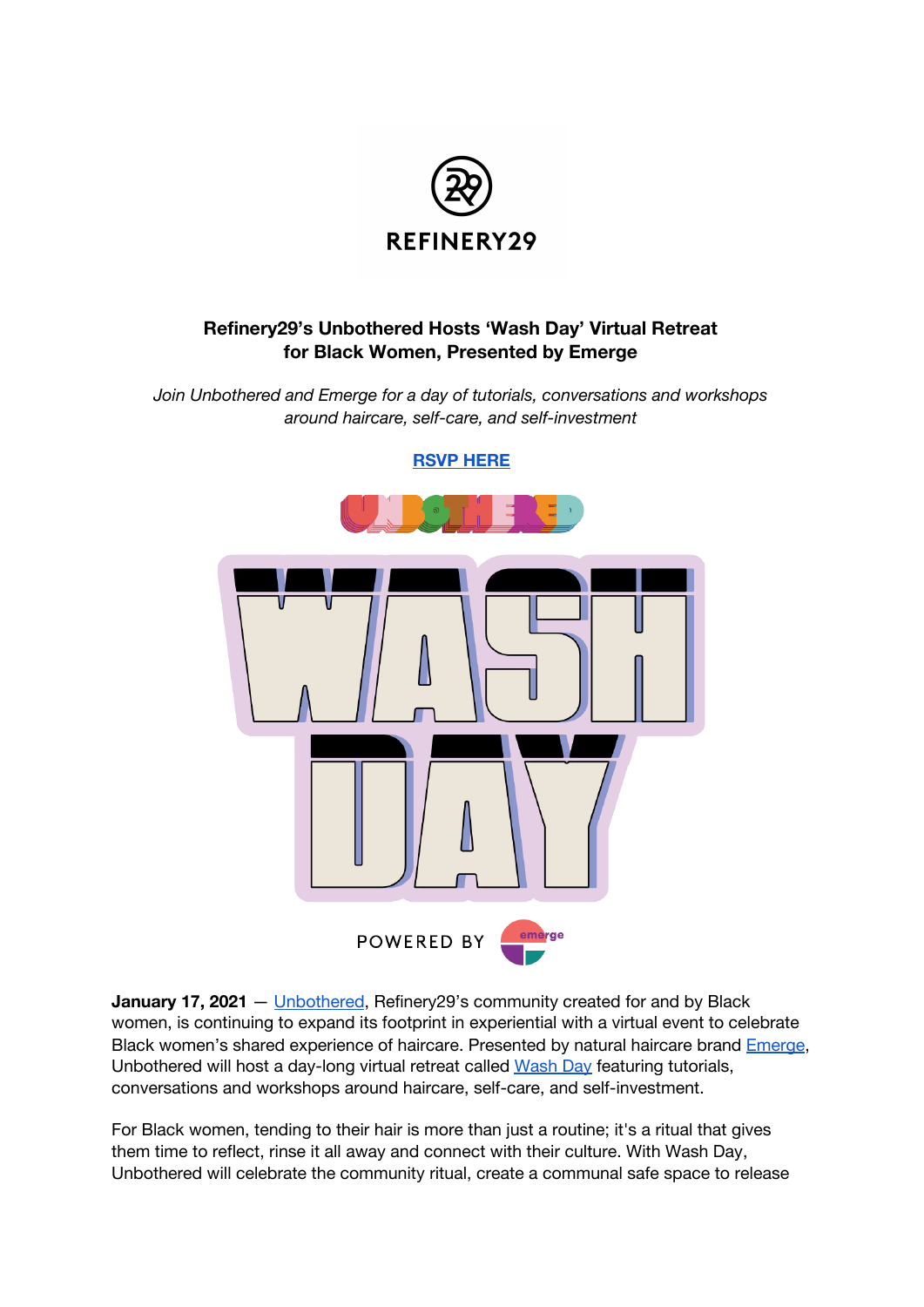the trauma of 2020, and start 2021 off right. Free and open to all on Refinery29's Facebook Live, the dynamic event will bring the Unbothered team together with leading Black hair gurus and tastemakers including Choyce Brown, Scottie Beam, Chrissy Rutherford, Nigella Miller, Chelsea Sanders, Laurise McMillian, Stephanie Long and more. From a tutorial on how to cut your dead ends to setting the official 2021 cultural calendar, Wash Day will cleanse, condition, and protect your New Year energy.

"Black women know the healing power of a good Wash Day, and at Unbothered, we always look to celebrate moments of joy, power, and self-care together with our community." said Chelsea Sanders, Unbothered's VP, Brand Innovation and Strategic Partnerships. 'Inspired by our audience's love for hair talk, Wash Day began as an editorial beauty series and now — at a time when we're all yearning for a sense of community and connection — will grow into an experiential event for Black women to share, learn and commune in our virtual hair salon. We're thrilled to collaborate with Emerge to bring this fresh take on Wash Day to life, and we look forward to developing new and perceptive ways to serve young Black women today."

Despite the virtual event fatigue felt industry-wide and following the success of recent offerings which have garnered nearly 1MM views — from 'The Black Woman Is Essential' series with Target to the #BuyBlackFriday Initiative with Facebook — Unbothered continues to find success in virtual events thanks to their loyal and engaged audience of young Black women who always show up.

As Refinery29's leading engagement channel with a 40% increase in site traffic to Unbothered stories and 89% increase in Instagram followers YoY, Unbothered is committed to providing a safe, celebratory and cathartic space for Black women to feel seen and heard. Wash Day is a reflection of that commitment, representing the close relationship it's built with its trusted audience. Three years after its creation, Unbothered has grown from a dedicated IG channel to a global multi-platform sub-brand that includes a vertical on refinery29.com, a monthly newsletter, viral 'Go Off Sis' IGTV series and award-winning podcast, live events, editions in the UK and Canada and more.

**###**

## **ABOUT REFINERY29**

[Refinery29](https://www.refinery29.com/en-us) is the leading media and entertainment destination focused on women. Through a wide spectrum of lifestyle stories, original video programming, social, shareable content, and experiences, Refinery29 provides its global audience with the inspiration and tools to discover and pursue a more independent and informed life. Refinery29 is part of [V](https://company.vice.com/about/)ice [Media](https://company.vice.com/about/) [Group](https://company.vice.com/about/), the world's largest independent youth media company.

## **ABOUT EMERGE**

[Emerge](https://www.emergebeautiful.com/us/en/home.html) is a new brand of haircare products for a new wave of creative naturalistas. Infused with almond milk and pequi oil, Emerge helps keep your curls and coils moisturized and defined. Formulated without sulfates, parabens, phthalates, silicones, mineral oil, petrolatum or dyes – our products love your hair back.

## **ABOUT VICE MEDIA GROUP**